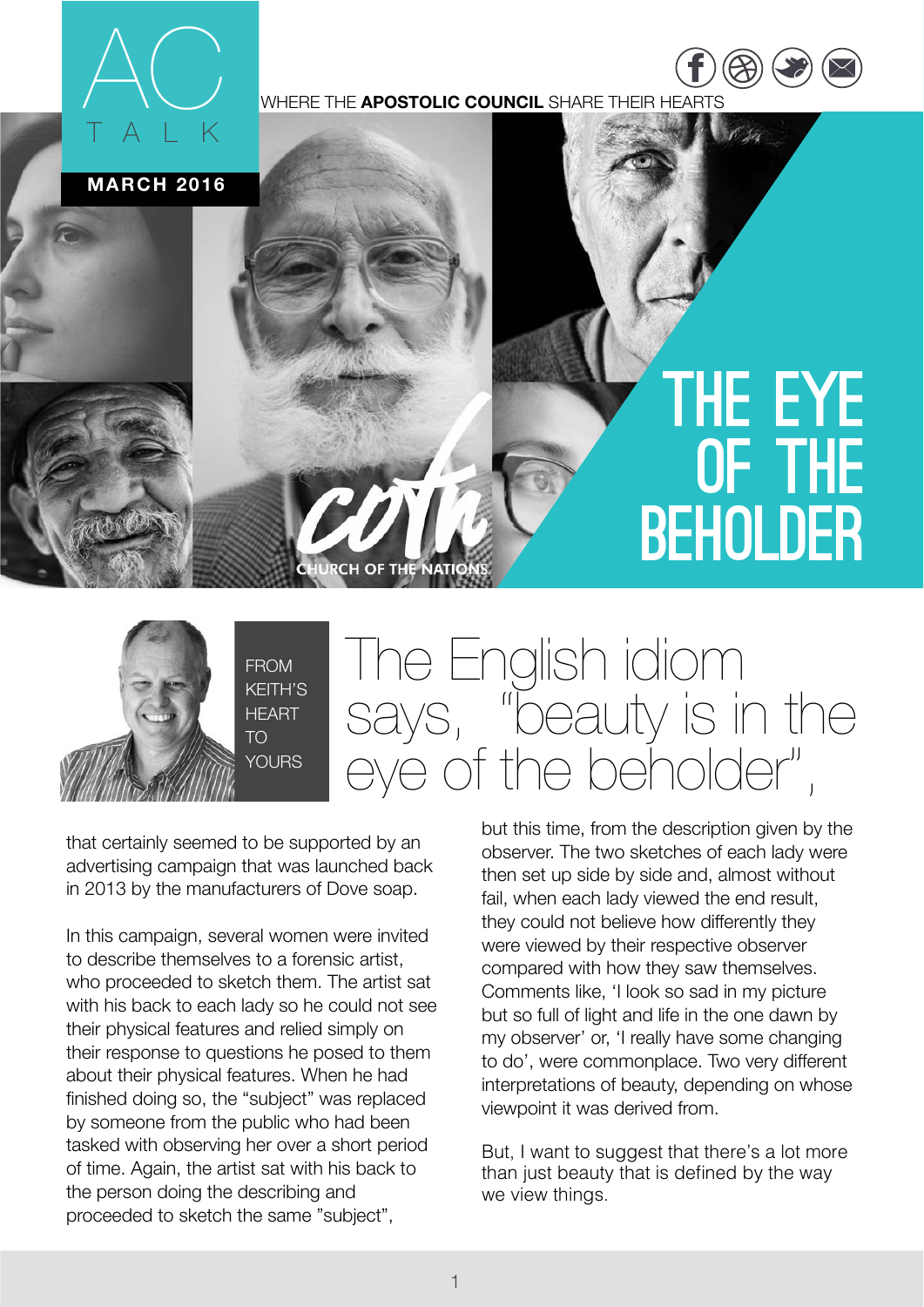Just last week, I received a fascinating video clip from a friend, in which six photographers are asked to take portrait shots of a man. Although it is the same man every time, each photographer is given a different storyline about their subject. Each identity is totally fake (unknown to the respective photographer) and they are tasked with portraying him as they see him in the series of pictures they take. He is portrayed as a millionaire, fisherman, lifesaver, psychic, former prison inmate and, a recovering alcoholic. The results are astounding as each photographer demonstrates how our perceptions, stereotypes, worldview and cultural lenses all affect the way in which we see things, when given a bit of insight or "colouring". Although it was the same man, dressed in the same outfit, shot in the same environment, the end result showed six vastly different portrait portrayals.

So, beauty, behavior, rank, status and so forth, can be severely affected by the filters we apply, knowingly or unknowingly, every day. But there's more.



Convict



Life Saver



In the middle of January each year, global political, business, economic and social leaders gather in Davos, Switzerland, for the annual World Economic Forum meetings, in which matters of importance to those sectors are discussed. Each year, CNN's Richard Quest broadcasts his business program from the conference, interviewing an incredible array of individuals drawn from these sectors. He has a whiteboard chart for each new year, in which he asks his guests to make a mark representing how they feel about the topic he has selected as the most important theme for that year.

In 2016, his guests were asked to reveal on his "Worry Wall", how negative or positive they were about global economic conditions at present and whether they thought things would improve or worsen during the year.

Though there were certainly those that indicated total pessimism and no one was daring enough to commit to a totally optimistic position, the consensus at the end of the week was, surprisingly, around 3-4 on a scale, where 1 was total hope and 10 was absolute hopelessness.



It's not just beauty, behavior, rank or status that is affected by our filters, but also our moods, our perceptions of reality and our view of the present and future.

There is no doubt that 2016 has brought its own challenges that are no respecter of nation, people, geography, first or third world, developed or developing worlds. They may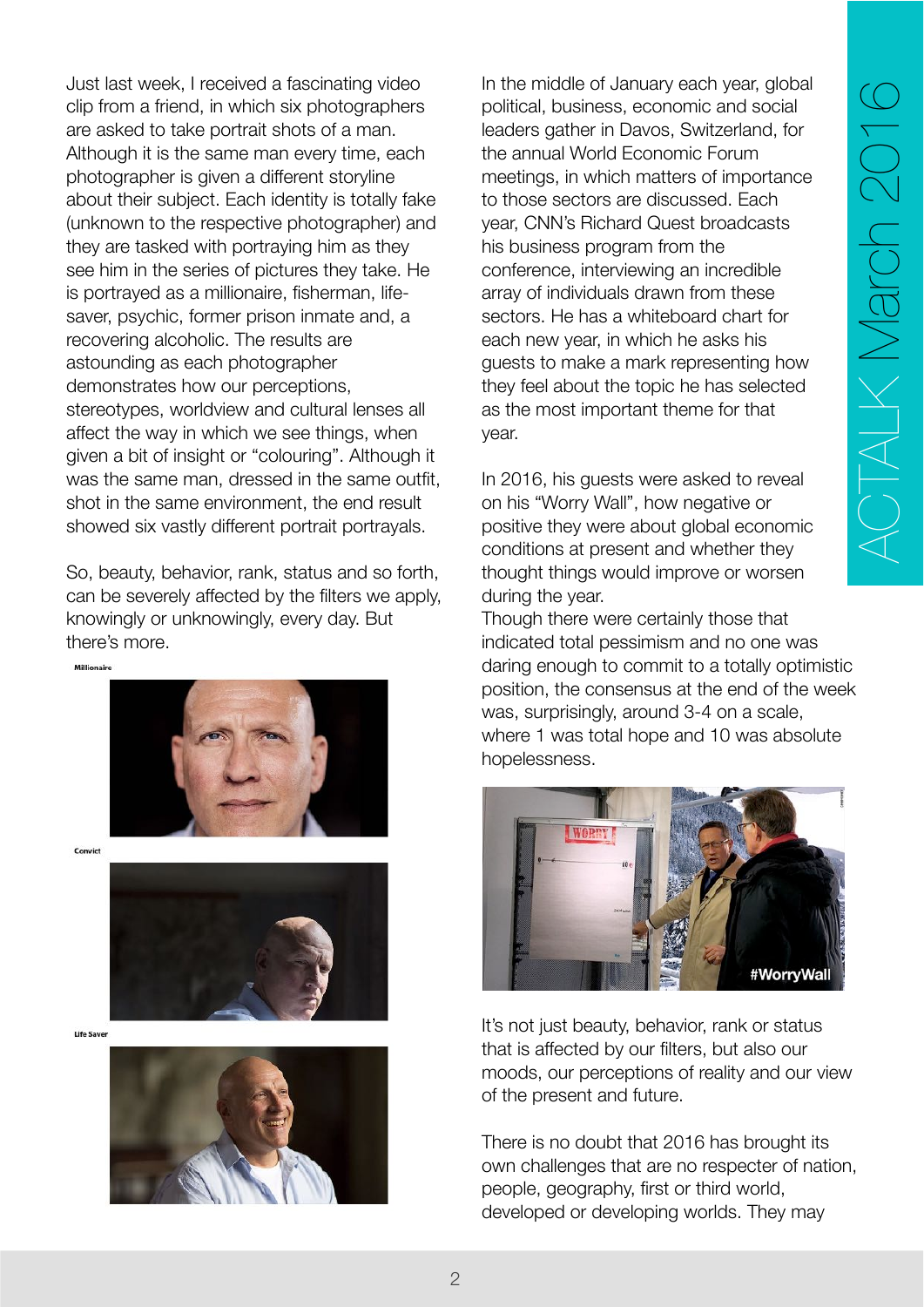differ in shape or form, but they are just as real and challenging for everyone. How we process them in our context can vary vastly, depending on how and what we are seeing and what filters we allow to colour our judgement. In my own country, the whole issue of racism is beginning to play havoc with our country's collective psyche and is playing out primarily against the background of cultural and generational differences. I am amazed at how quickly we allow adjectives to slip into our national, societal and church discourse, so that we refine who we are, what we believe, who is with us and who we are against, until we are left only with a narrow band of people with whom we are comfortable and prepared to work with or tolerate. We can even allow racial adjectives, theological adjectives, political affiliation adjectives etc to determine who and what we see, to the exclusion and expense of others. In a world determined to make me a Conformer, I am so glad that Father's call to us today is to be Reformers.

That means that we refuse to play by the world's agendas, to judge or deal with each other by the world's narrow bands of stereotyping, profiling, prejudice or difference. It also means we will not allow our hope for the present and future be undermined by the stock-market, currency fluctuations, geopolitical crises, changes in government or any other measure which can influence our daily emotions. It causes us to live in the hope we have in Jesus, a hope that looks expectantly each day for the return of the King of kings and, until that day, to live in and operate from the assurance that, no matter how much it may seem the kingdom of darkness is ruling, our God has the final say.

Whatever context you find yourself in today, may God make you a Reformer and, if you do have any adjective to describe you, let it be, Transformer (of that context to His glory.)

Every blessing.

Keith

## **KINGDOM CLIP** MARCH 2016 **IMPACT THOUGHTS FROM OUR 45 YEAR JOURNEY**

## **Navigating through political upheaval!**

This current USA Presidential election is being described as the most unusual of all time. Australia is heading to the polls, maybe as early as July, as the fourth Prime Minister in three years or so seeks a mandate to govern. South Africa is in increasing political turmoil. Great Britain is holding a referendum on whether to remain in Europe and on it goes. What a year!!

A couple of years ago I sensed the Lord give me this thought that impacted me greatly and continues too..

## **Politics polarize while the Kingdom unifies without compromise**

May the Lord grant you wisdom as you navigate the kingdom path through this year of political shift.

Tony & Marilyn Fitzgerald